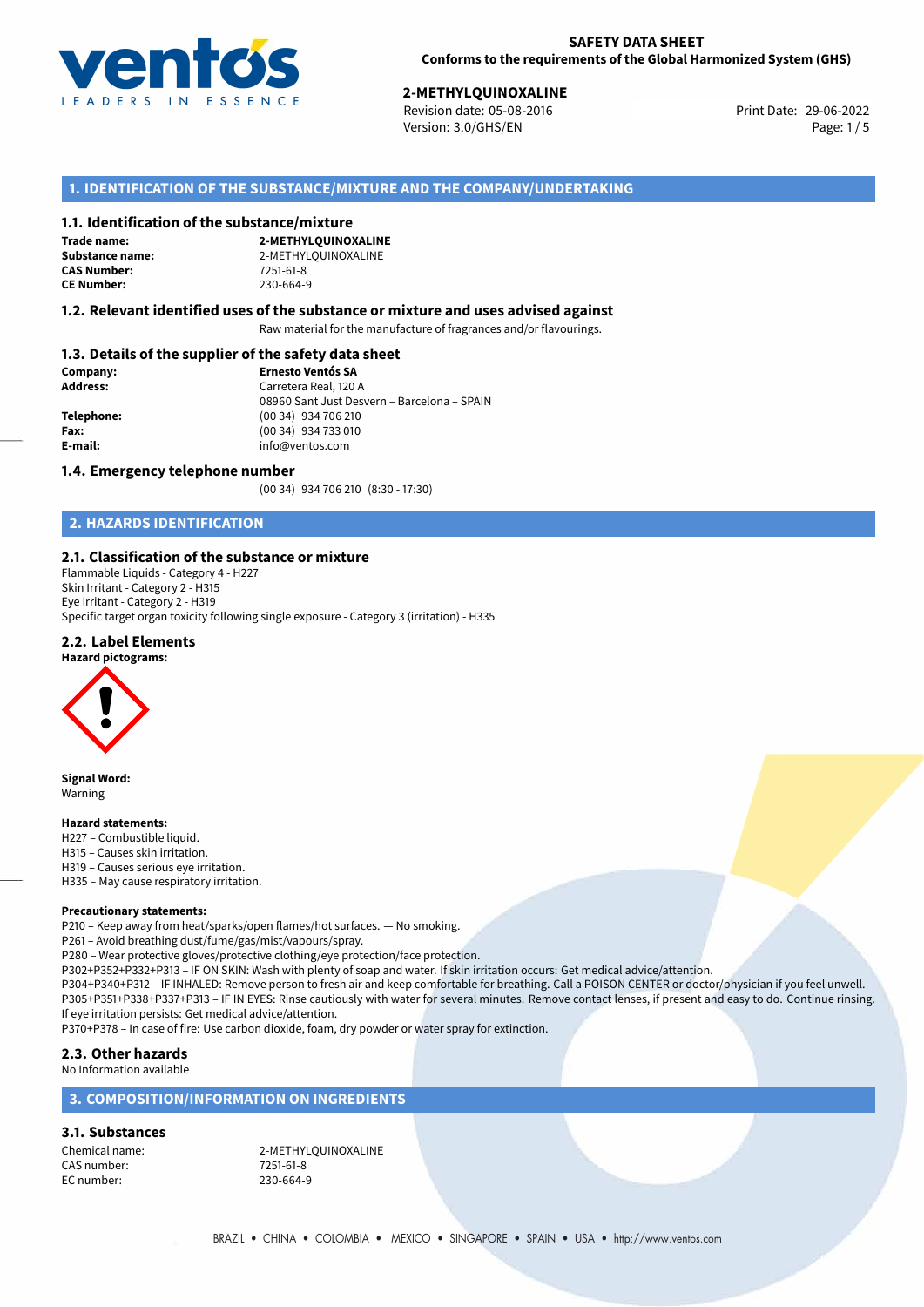

29-06-2022 **2-METHYLQUINOXALINE** Revision date: 05-08-2016 Print Date: Version: 3.0/GHS/EN Page: 2 / 5

#### **Hazardous constituents:**

| <b>Chemical Name</b> | % (w/w)   | <b>CAS No</b><br><b>EC No</b> | <b>Classification according to GHS</b>                                                                                                                             |
|----------------------|-----------|-------------------------------|--------------------------------------------------------------------------------------------------------------------------------------------------------------------|
| 12-METHYLQUINOXALINE | $\geq$ 50 | 7251-61-8<br>230-664-9        | Skin Irritant - Category 2 - H315<br>Eye Irritant - Category 2 - H319<br>Specific target organ toxicity following single exposure - Category 3 (irritation) - H335 |

[See the full text of the hazard statements in section 16.](#page-4-0)

#### **3.2. Mixtures**

Not applicable

# **4. FIRST-AID MEASURES**

#### **4.1. Description of necessary first aid measures**

| Ingestion:    | Rinse mouth with water.                                                                                               |
|---------------|-----------------------------------------------------------------------------------------------------------------------|
|               | Obtain medical advice.                                                                                                |
|               | Keep at rest. Do not induce vomiting.                                                                                 |
| Eye contact:  | In case of contact with eyes, rinse immediately with plenty of water for at least 15 minutes and seek medical advice. |
| Inhalation:   | Remove person to fresh air and keep at rest.                                                                          |
|               | Seek immediate medical advice.                                                                                        |
| Skin contact: | Take off immediately all contaminated clothing.                                                                       |
|               | Thoroughly wash affected skin with soap and water.                                                                    |
|               | Seek medical attention if symptoms persist.                                                                           |

# **4.2. Most important symptoms and effects, both acute and delayed**

No information available.

#### **4.3. Indication of any immediate medical attention and special treatment needed**

No information available.

# **5. FIRE-FIGHTING MEASURES**

#### **5.1. Extinguishing Media**

Water spray, carbon dioxide, dry chemical powder or appropriate foam. For safety reasons do not use full water jet.

#### **5.2. Special hazards arising from the substance or mixture**

Known or Anticipated Hazardous Products of Combustion: Emits toxic fumes under fire conditions.

#### **5.3. Advice for firefighters**

High temperatures can lead to high pressures inside closed containers. Avoid inhalation of vapors that are created. Use appropriate respiratory protection. Do not allow spillage of fire to be poured into drains or watercourses. Wear self-contained breathing apparatus and protective clothing.

# **6. ACCIDENTAL RELEASE MEASURES**

#### **6.1. Personal precautions, protective equipment and emergency procedures**

Evacuate surronding areas. Ensure adequate ventilation. Keep unnecessary and unprotected personnel from entering. Do not breathe vapor/spray. Avoid contact with skin and eyes. Information regarding personal protective measures: see section 8.

#### **6.2. Environmental precautions**

To avoid possible contamination of the environment, do not discharge into any drains, surface waters or groundwaters.

#### **6.3. Methods and materials for containment and cleaning up**

Cover with an inert, inorganic, non-combustible absorbent material (e.g. dry-lime, sand, soda ash). Place in covered containers using non-sparking tools and transport outdoors. Avoid open flames or sources of ignition (e.g. pilot lights on gas hot water heater). Ventilate area and wash spill site after material pickup is complete.

#### **6.4. Reference to other sections**

Information regarding exposure controls, personal protection and disposal considerations can be found in sections 8 and 13.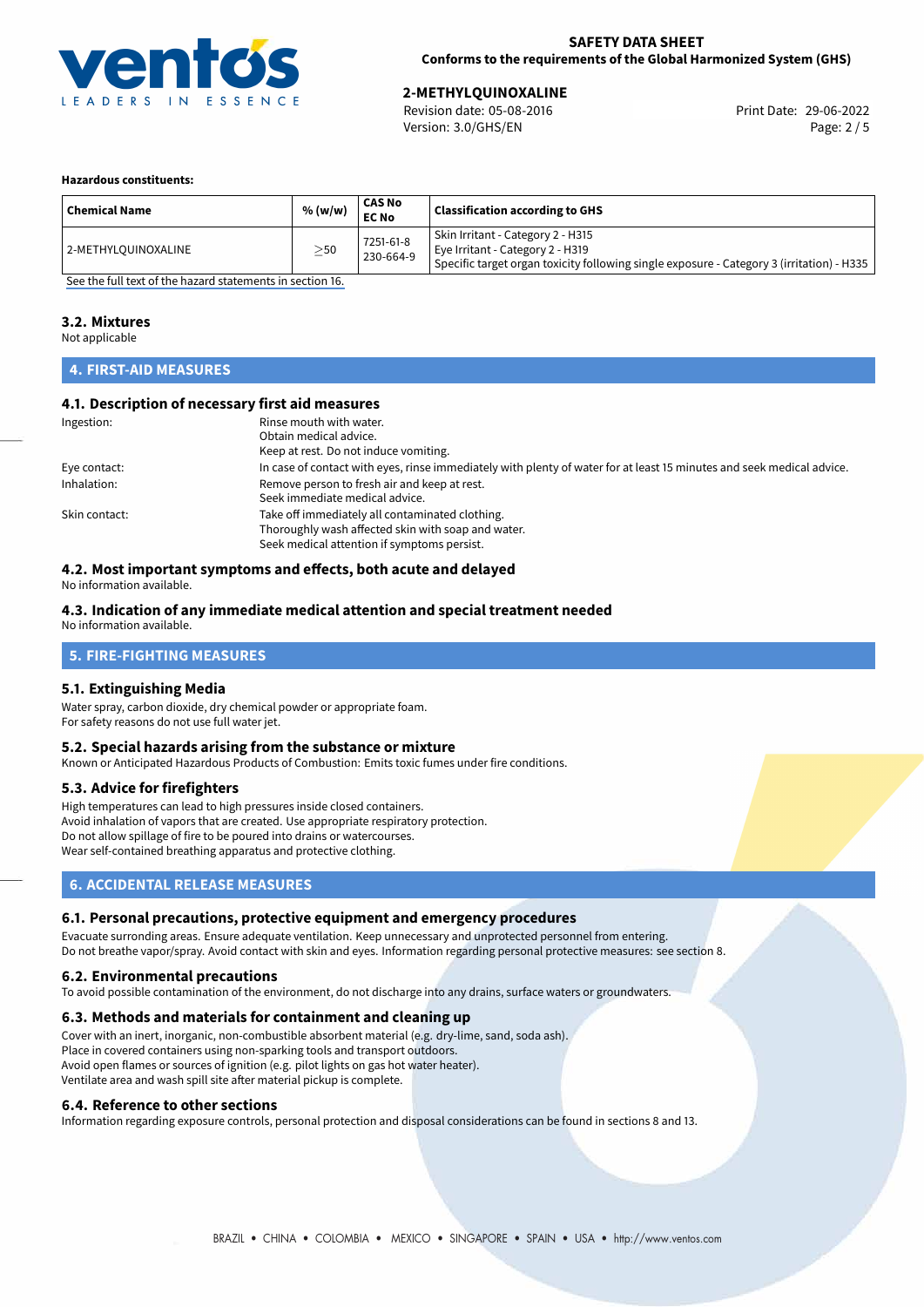

29-06-2022 **2-METHYLQUINOXALINE** Revision date: 05-08-2016 Print Date: Version: 3.0/GHS/EN Page: 3 / 5

# **7. HANDLING AND STORAGE**

# **7.1. Precautions for safe handling**

Do not store or handle this material near food or drinking water. Do not smoke. Avoid contact with the eyes, skin and clothing. Wear protective clothing and use glasses. Observe the rules of safety and hygiene at work. Keep in the original container or an alternative made from a compatible material.

# **7.2. Conditions for safe storage, including any incompatibilities**

Store in tightly closed and preferably full containers in a cool, dry and ventilated area, protected from light. Keep away from sources of ignition (e.g. hot surfaces, sparks, flame and static discharges). Keep away from incompatible materials (see section 10).

### **7.3. Specific end use(s)**

No information available.

**8. EXPOSURE CONTROLS AND PERSONAL PROTECTION**

# **8.1. Control parameters**

Components with occupational exposure limits: None known.

#### **8.2. Exposure controls**

Measures should be taken to prevent materials from being splashed into the body. Provide adequate ventilation, according to the conditions of use. Use a mechanical exhaust if required.

#### **8.3. Individual protection measures, such as personal protective equipment**

| Eye/Face protection:             | Chemical safety goggles are recommended. Wash contaminated goggles before reuse.                                                            |
|----------------------------------|---------------------------------------------------------------------------------------------------------------------------------------------|
| Hand Protection:                 | Chemical-resistant gloves are recommended. Wash contaminated gloves before reuse.                                                           |
| Body protection:                 | Personal protective equipment for the body should be selected based on the task being performed and the risks<br>involved.                  |
| Respiratory Protection:          | In case of insufficient ventilation, use suitable respiratory equipment.                                                                    |
| Environmental exposure controls: | Emissions from ventilation or process equipment should be checked to ensure they comply with environmental<br>protection legislation.       |
|                                  | In some cases, filters or engineering modifications to the process equipment will be necessary to reduce emissions to<br>acceptable levels. |
|                                  |                                                                                                                                             |

# **9. PHYSICAL AND CHEMICAL PROPERTIES**

### **9.1. Information on basic physical and chemical properties**

| Appearance:                            | Liquid                    |
|----------------------------------------|---------------------------|
| Colour:                                | Conforms to standard      |
| Odour:                                 | Conforms to standard      |
| Odour theshold:                        | Not determined            |
| pH:                                    | Not determined            |
| Melting point/freezing point:          | Not determined            |
| Boling point/boiling range:            | $245 - 247$               |
| Flash point:                           | $92^{\circ}$ C            |
| Evaporation rate:                      | Not determined            |
| Flammability:                          | Not determined            |
| Lower flammability/Explosive limit:    | Not determined            |
| Upper flammability/Explosive limit:    | Not determined            |
| Vapour pressure:                       | Not determined            |
| Vapour Density:                        | Not determined            |
| Density:                               | 1,11-1,125 g/mL (20°C)    |
| Relative density:                      | $1,11-1,125(20^{\circ}C)$ |
| Water solubility:                      | <b>INSOLUBLE IN WATER</b> |
| Solubility in other solvents:          | Not determined            |
| Partition coefficient n-octanol/water: | Not determined            |
| Auto-ignition temperature:             | Not determined            |
| Decomposition temperature:             | Not determined            |
| Viscosity, dynamic:                    | Not determined            |
| Viscosity, kinematic:                  | Not determined            |
| Explosive properties:                  | Not determined            |
| Oxidising properties:                  | Not determined            |
|                                        |                           |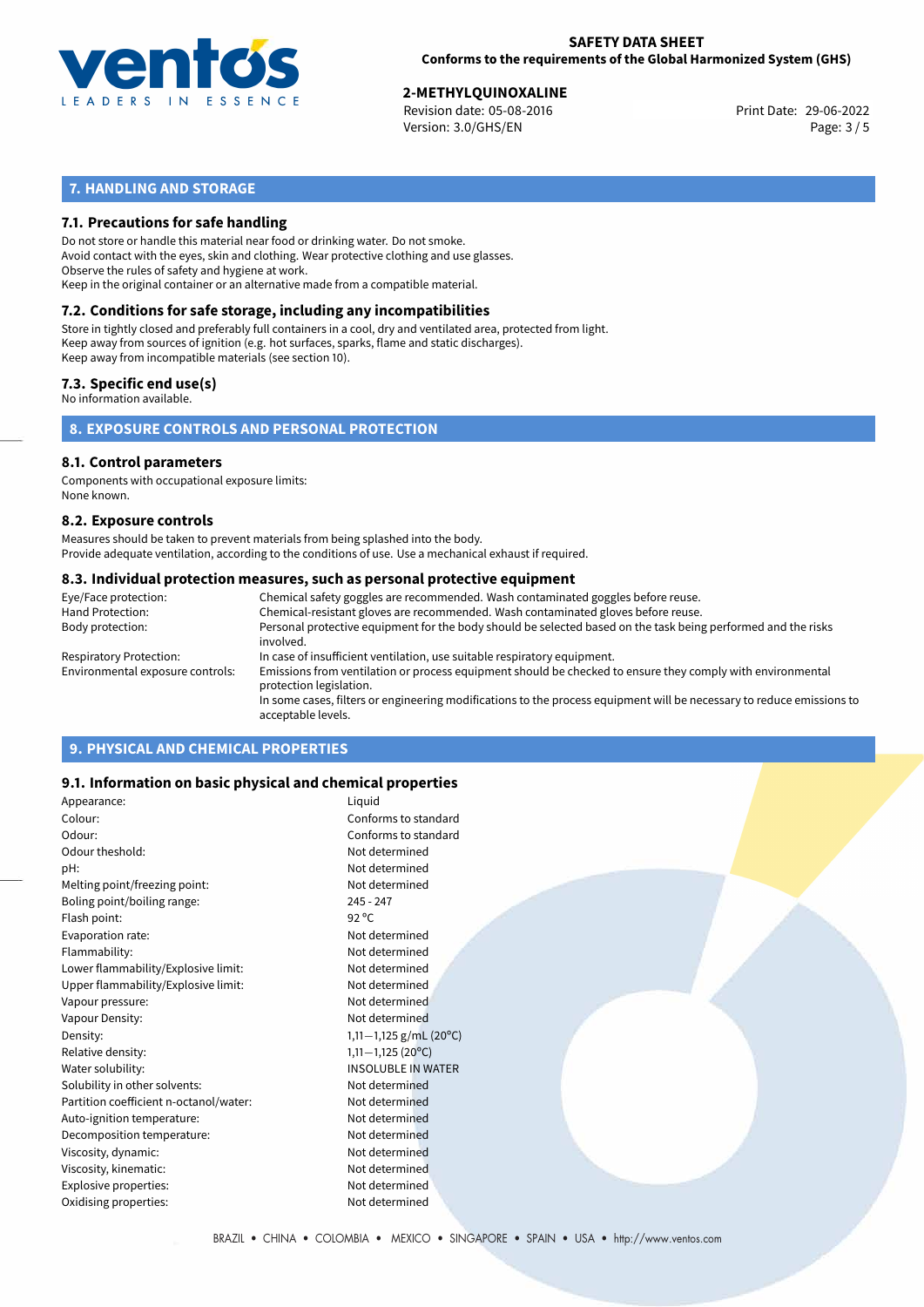

29-06-2022 **2-METHYLQUINOXALINE** Revision date: 05-08-2016 Print Date: Version: 3.0/GHS/EN Page: 4 / 5

# **10. STABILITY AND REACTIVITY**

#### **10.1. Reactivity**

No hazardous reactions if stored and handled as prescribed/indicated.

#### **10.2. Chemical stability**

The product is stable if stored and handled as prescribed/indicated.

#### **10.3. Possibility of hazardous reactions**

No hazardous reactions if stored and handled as prescribed/indicated.

#### **10.4. Conditions to Avoid**

Conditions to Avoid: Excessive heat, flame or other ignition sources.

### **10.5. Incompatible materials**

Avoid contact with strong acids and bases and oxidizing agents.

#### **10.6. Hazardous decomposition products**

During combustion may form carbon monoxide and unidentified organic compounds.

# **11. TOXICOLOGICAL INFORMATION**

| <b>Acute toxicity</b>                    | Based on the data available, the criteria for classification are not met. |
|------------------------------------------|---------------------------------------------------------------------------|
| <b>Skin corrosion/irritation</b>         | Causes skin irritation.                                                   |
| Serious eye damage/irritation            | Causes serious eye irritation.                                            |
| <b>Respiratory or skin sensitisation</b> | Based on the data available, the criteria for classification are not met. |
| <b>Germ cell mutagenicity</b>            | Based on the data available, the criteria for classification are not met. |
| Carcinogenicity                          | Based on the data available, the criteria for classification are not met. |
| <b>Reproductive toxicity</b>             | Based on the data available, the criteria for classification are not met. |
| <b>STOT-single exposure</b>              | May cause respiratory irritation.                                         |
| <b>STOT-repeated exposure</b>            | Based on the data available, the criteria for classification are not met. |
| <b>Aspiration hazard</b>                 | Based on the data available, the criteria for classification are not met. |

# **12. ECOLOGICAL INFORMATION**

#### **12.1. Toxicity**

**Assessment:** Based on the data available, the criteria for classification are not met. **Experimental/calculated data:** No information available.

#### **12.2. Degradability**

No information available.

#### **12.3. Bioaccumulative potential** No information available.

**12.4. Soil mobility**

# No information available.

### **12.5. Other adverse effects**

See also sections 6, 7, 13 and 15 Do not allow to get into waste water or waterways.

# **13. DISPOSAL CONSIDERATIONS**

#### **13.1. Waste treatment methods**

Dispose of in accordance with national and local environmental regulations.